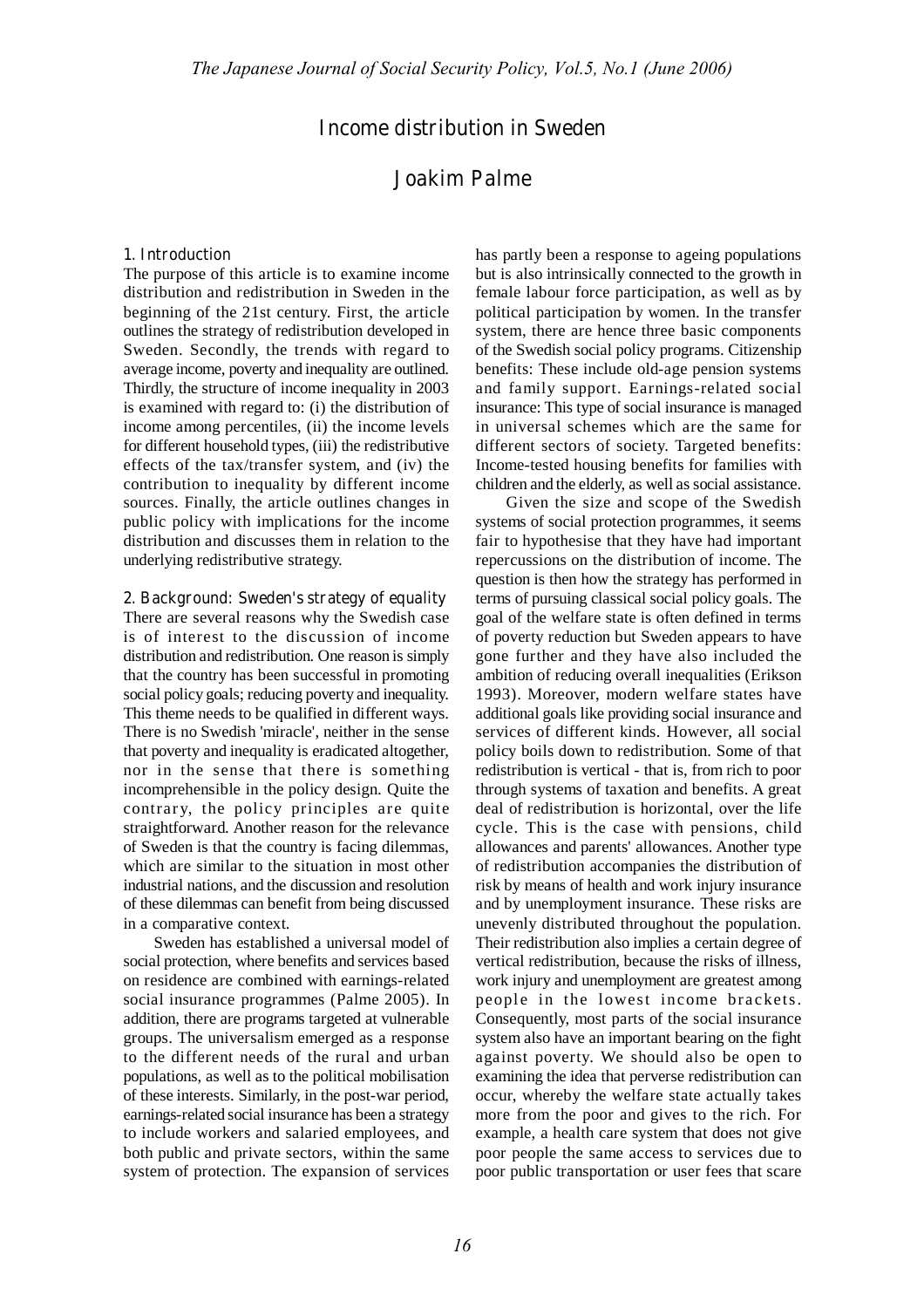low income people, might end up providing services predominantly to rich people while they are financed by taxes paid by all income groups (cf. Le Grand 1982).

Thus the following kinds of redistribution may occur in all social policy systems: (i) Horizontal redistribution: Spreading income over the life-cycle; (ii) Vertical redistribution: Taking from rich people and giving to the poor; (iii) Risk redistribution: This is associated with social insurance, and (iv) Perverse redistribution: Unintended redistribution from the poor to the rich.

Even if systems of social protection have other goals than just fighting poverty, I would still argue that the situation of the worst-off in society is a powerful indicator of how successful the entire system of social protection is. This is really following the philosopher John Rawls' (1971) principles, that we should judge societies on the basis of how we treat those who are worst-off. If then, in the end, the welfare state programs should prove to be most important for those who lack resources derived from the family or the market, the situation of children provides a special rationale for the welfare state. Children do not choose to be born and brought up by poor parents. It can therefore be argued that governments have a responsibility to ensure that children in their countries have equal rights to participate in education, health care etc., and that they should be entitled to the necessary resources in terms of nutrition and housing so that they can take full advantage of these rights. If children cannot be blamed for being poor, the reason why they are to be found in poverty is irrelevant. Whether it is unemployment, sickness, divorce, or simply indolence and/or negligence on the part of their parents, in no case should children be deprived of the opportunity of becoming full citizens.

It should of course not be denied that the design and reforms of systems of social protection sometimes involves real goal-conflicts: The goal of reducing inequalities might simply come into conflict with efficiency considerations. But judgements about how these two kinds of goals are balanced must depend on values. This means that there are always alternative solutions and we, following our values, can choose more or less equality/efficiency. Arguments implying that there is no choice are usually false. Notwithstanding that social policies often can enable people to make choices they would otherwise not have been able to make: individual choice is always, in some sense, circumscribed by state intervention in the form of taxation and social protection. This suggests that state intervention should focus on dealing with

social issues that are relevant for all of us and that it is important to promote individual choice, even in areas that have become subject to state intervention.

The distribution of disposable incomes among households is a result of a complicated income formation process. In Sweden, one factor behind the low degree of inequality is a fairly even distribution of earnings. Another factor is the welfare state institutions in terms of taxes and transfer systems. Yet there are, as will become evident below, a number of paradoxes in the relationship between welfare programmes and the outcomes in terms of redistribution and income inequality. We will start by discussing the classical notion of life-cycle poverty and then outline different strategies of redistribution.

In a life-cycle perspective on welfare, the system of social protection could be seen as supporting individuals during various critical phases over the life-cycle. In his classical studies of poverty in York at the turn and beginning of this century, Seebohm Rowntree (1901) identified phases in the life cycles of inhabitants of York that appeared to be particularly poverty-prone. The problematic phases occurred when there was an unfavourable balance between work-capacity and consumptionneeds in the household. Thus, families with small children faced high poverty risks. When the children grew up and started to contribute to the household income, and when they subsequently moved away from home, poverty went down. But poverty was also high among the elderly, not primarily as a result of high consumption-needs but rather as a consequence of decreasing work-capacity. How efficient, then, has the expansion of social protection been in terms of reducing this kind of life-cycle poverty?

The results from a study by Kangas and Palme (2000), based on the Luxembourg Income Study, give some indications. The analysis was based on data from different points in time, the first around 1970 and the second around 1990, and different countries representing different social traditions. Major differences were found both over time and among countries. A central tendency was that poverty rates showed a more cyclical pattern at the earlier point in time. The cyclical pattern was similar to that Rowntree had observed, i.e. poverty was higher among families with children and among the elderly. In the 1990s, this pattern had vanished in the Scandinavian countries included in the study (Finland and Sweden). In Canada, where old-age poverty had become very low, families with children still faced clearly higher poverty risks. The cyclical component was still strong in the United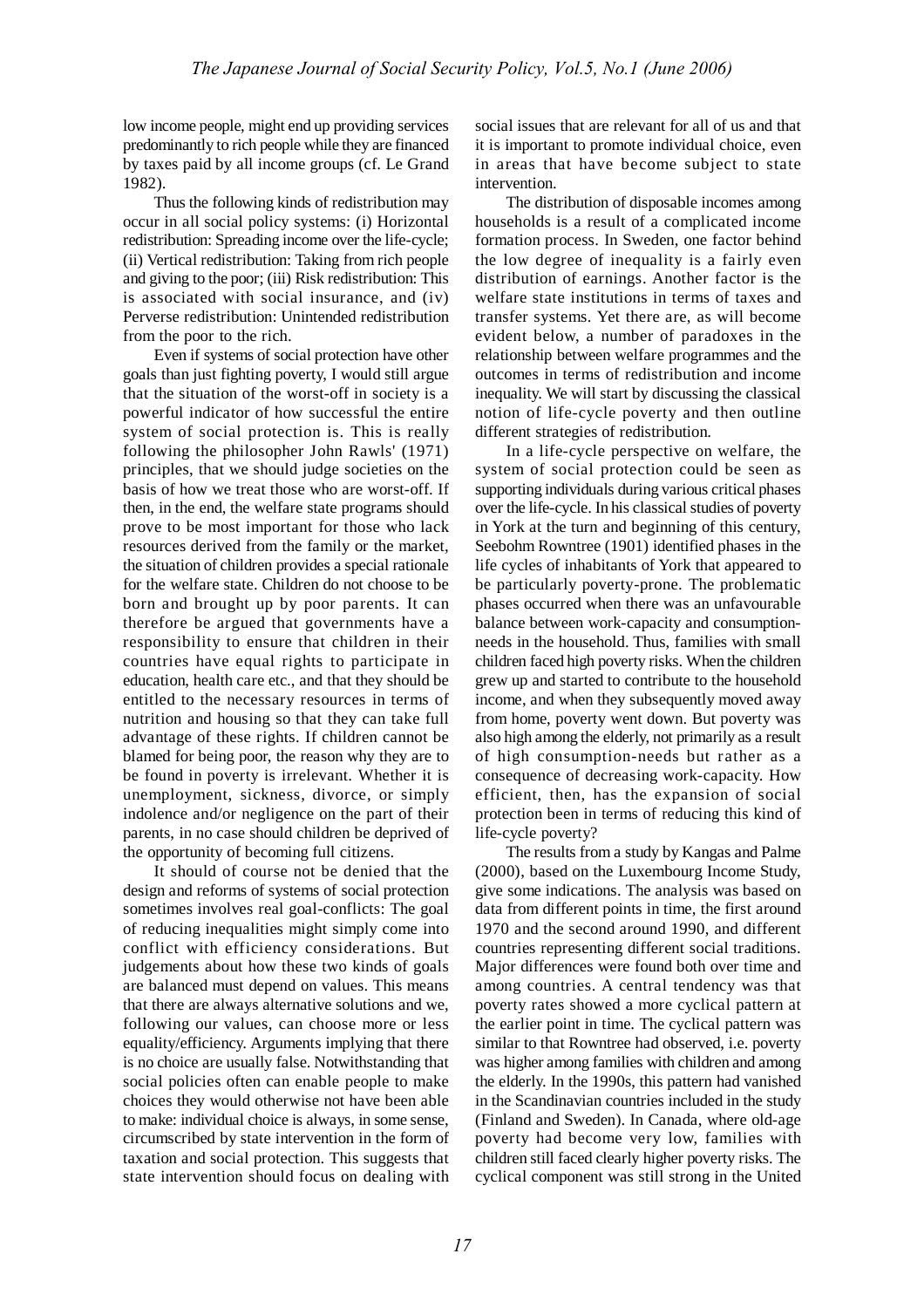States. Even if old-age poverty had gone down a little compared to the situation in the 1970s, poverty had gone up among families with children.

What is interesting is that the observed variation from country to country can be linked to the design of the social policy programme. In Finland and Sweden, the combination of more generous child benefits and wide coverage of subsidised child care - enabling second earners to contribute to the household income - appears to have paid off in terms of low poverty among families with children (Ferrarini 2003; Ferrarini and Forssén 2005). What in comparison to Japan is important to underline here is that in Sweden, incomes of spouses are nowadays taxed separately. This means that Sweden is avoiding the high marginal tax rates on the second earner of a system that is assessing the incomes of spouses jointly (Montanari 2004; Mira d'Ercole in this volume). Similarly, the generosity of the public pension programmes correlates with poverty rates among the elderly. Here, of course, the universal basic pension in the Scandinavian countries and Canada is the most important factor. The results show how the potential of horizontal redistribution may be explored in a successful way. However, a warning sign here is that poverty rates are high among young persons without children - even though there are severe measurement problems that should deter us from drawing very firm conclusions.

Several other comparative studies (e.g., Kangas and Riitakallio 2000) have shown poverty among children to be a relatively unusual phenomenon in Sweden and the other Scandinavian countries. In both single and two-parent families, only a small proportion of children can be classed as poor. The relatively favourable position of women in the Sweden compared to other countries has been attained in spite of many of them being single. This is due, not to transfers to this group being particularly heavy, but mainly to women, not least single women, having a much higher labour force participation rate in the Sweden than elsewhere. This in turn can be put down to gainful employment being economically feasible for mothers in the Sweden, as a result of the existence of subsidised child-care and universal benefits, rather than targeted ones. These various factors have prevented single parents from becoming an economically marginalised group in Sweden societies, even though, on average, they are worse off than two-parent families.

The various social policy models follow different redistributive strategies (Korpi and Palme 1998). The targeted model follows the same principles as Robin Hood applied by following the means-testing principle, and only taking from the rich and giving to the poor by financing benefit payments from general taxation. The basic security model follows a simple egalitarian strategy by paying flat-rate benefits, i.e. providing the same benefit levels to both rich and poor. The state corporatist model, in its classical form, redistributes resources primarily within different corporations. The encompassing model, by relying on universal earnings-related social insurance benefits gives in fact more to those who already have, following the preaching of Matthew rather than that of Robin Hood. However, in reality, most countries apply combinations of different kinds of programme and the relevance of different principles varies between different sectors. Even if the earnings-related principle might be central to social insurance it is less applicable in, for example, the provision of social services.

The core issue is whether there are trade-offs between the provision of different kinds of benefits. In reality, and contrary to the expectations of many, it seems to be the case that the more the middle class is involved in the welfare state, the better the situation will be for vulnerable groups and the more social inequalities will actually be reduced by tax/ transfer programmes. The reason might be found in the way interests are organised in different kinds of social policy models. Here, a vital distinction has to be made between the distributive profile of benefits (and taxes) and the size of the sums that become subject to redistribution. Moreover, there appears to be a correlation between the distributive profile and the size of sums for redistribution - the more benefits are targeted, the smaller the sums will become. This gives rise to a strongly positive correlation between the size of sums and the size of inequality reduction. Hence, paradoxically, the more benefits are targeted to the poor in a country, the smaller is the reduction in inequality achieved by the welfare state (Korpi and Palme 1998).

The relationship between old-age pensions and income inequality also involves two kinds of paradoxes (Korpi and Palme 1998). Firstly, the highest degree of inequality in public pensions among the countries we had data for is found in Finland, Sweden, Germany and Norway. The most equal pensions are found in Australia, with Canada, the UK, the Netherlands and the US falling slightly behind. Yet, when we examine the distribution of gross income (with all sources of income taken into consideration), the ranking of the countries is largely reversed. This is due to the fact that private pensions and capital income are much more important in countries like Australia and other countries where benefits only provide for basic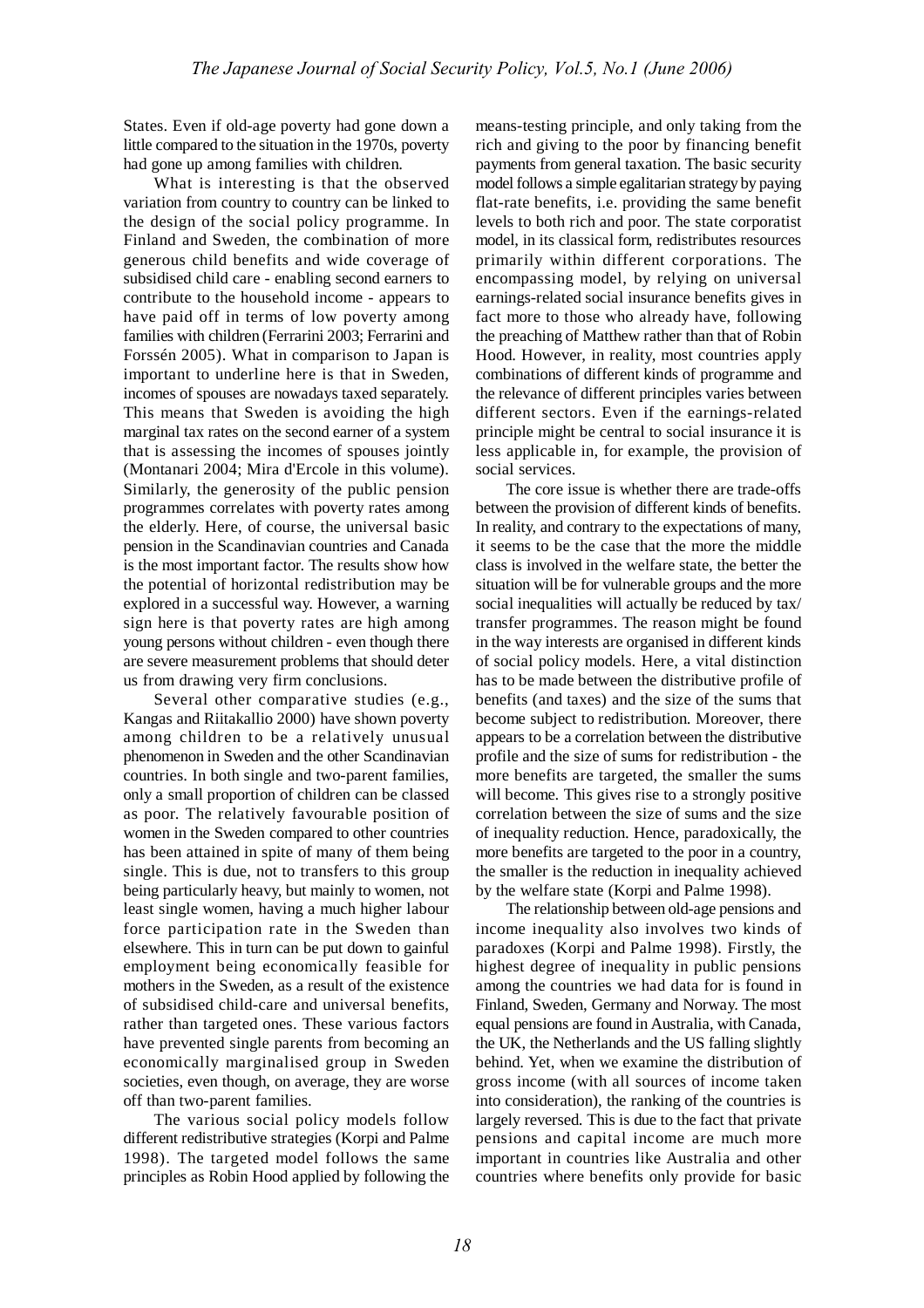security. Since private pensions tend to be much more unequally distributed, suggesting that the more private pensions are 'crowded out' by earnings-related public programmes, the less inequality there will be. Finland, a country with no income ceiling in its earnings-related programme, is a good case in point.

Secondly, countries which have basic pensions that also benefit the rich are more successful in combating poverty among the elderly than countries that target their basic pensions to the poor. Two different factors are probably contributing to that. The first is that universal provisions have a better take-up, the second that universal design has been successful in creating broad coalitions for maintaining high benefit levels. It turns out that countries with a clear middle class inclusion in their systems of social protection are providing more generous minimum income safety nets also for the non-elderly population (Nelson 2003).

We have so far considered the relationship between the welfare state, redistribution and inequality. However, there are other facts, which we can bring to bear on the hypothesis that the poorest will be harmed if welfare programmes include the middle class. When we consider the situation for not only the elderly but also lone mothers, we get another indication whether this holds true or not. Contrary to what some expect, poverty rates among these 'target groups' are lowest in countries with extensive welfare states. The poorest segments of society appear to be best helped in those welfare states where state support is not exclusively directed towards these groups, even if it at the cost of redistributing large sums of money (Mitchell, Harding and Gruen 1994; Korpi and Palme 2004). Thus, one must look at both the tax side and the transfer side and it is not enough to look only at the redistributive profile of the benefits, or the progressiveness of taxation. One must also take into account the size of the sums redistributed.

Finally, the alternatives to general loss of income insurance all have implications in terms of interest mobilisation. The consequences for social integration are also important to consider in this context. If compulsory insurance is separately organised for different professional operations, different groups in society will be segregated according to social class, religion, ethnic background and/or sector identity. If the compulsory insurance is limited to the provision of basic security, large groups will come to depend on professionally-based and/or corporate insurance schemes, which will lead to an indirect stratification through private insurance. Targeted models not

only drive a wedge between the poor and non-poor, they are also connected to problems of stigmatisation and poverty traps. Recognizing this context will help us to understand the Swedish case.

#### **3. Data and definitions**

The analyses in the paper are based on data from S C B ( S t a t i s t i c s S w e d e n ); Inkomstfordelningsundersokningen (Income distribution survey). This is a survey of the welfare of the adult population combines interview data with register data. It contains information on both household characteristics and the various income components. The households have been identified by using information from both the tax registers and personal interviews. The household definition applied in this study includes all children living at home irrespective of their age and own income situation.

#### **Income definition:**

- Income:
- + earnings
- + self-employment income
- + interest on capital etc.
- + capital gains (not losses)
- + imputed income from owner-occupancy
- + social security benefits

+ non-taxable transfersincluding student loans from the national student support authority

- taxes and social security contributions paid by the insured person as well as adjustment for tax allowances for interest payments for housing purposes

- paid advance maintenance allowances, repaid student loans, private pension contributions and periodical support payments

=disposable income.

Some differences compared to the official statistics should be recognised:

*Self-employment income*: We have coded negative incomes as 100.

*Income of owner-occupancy*: Is calculated as a fictitious interest of 2.5 % of the market value of the house minus the size of the mortgage.

*Disability allowance*: Is included in the official statistics but excluded here because it only covers the same size of disability related expenditures on behalf of the recipient.

*Real estate tax*: The official statistics includes the real estate tax, i.e. the tax deducted from household income in order to reach the disposable income. We have chosen to see the tax as a housing cost not affecting the disposable income.

*Interest payments on mortgages*: The same asymmetry occurs with regard to interest payments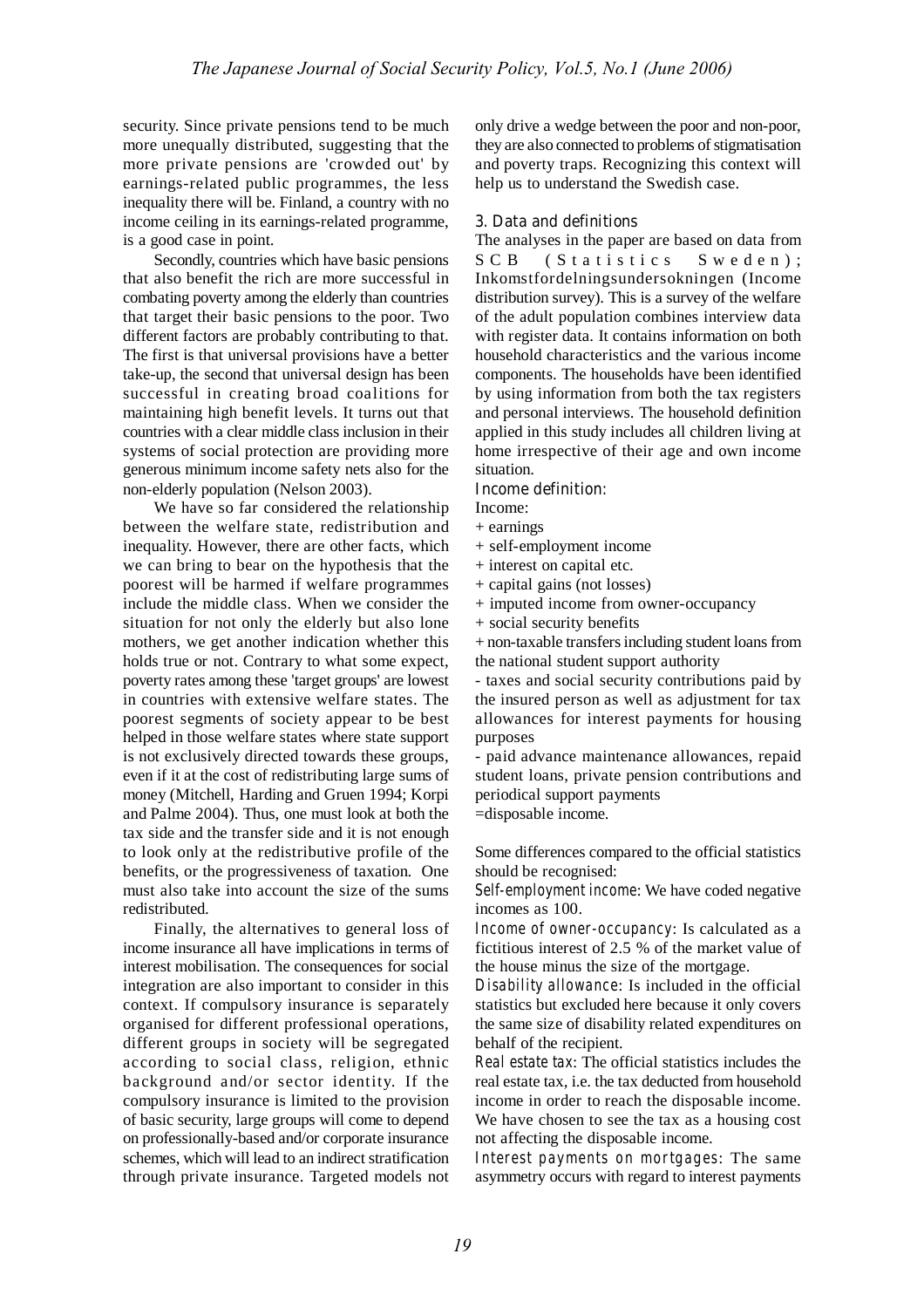on mortgages. The official statistics considers this tax following the assessment made by the tax authorities. However, the interest payment as such is not a negative income in distribution analyses. On the other hand, interest expenditures will result in a tax deduction in the taxation of the incomes each year, thus giving the household a higher disposable income. By re-imputing the tax deduction for interest payments for housing purposes and treating it like a tax we achieve a neutral comparison between different housing forms.

*Private pension contributions*: Are treated as a negative income.

*The constant prices computation*: Incomes are computed into constant 2000 prices by applying the yearly averages for the consumer price index. *Resident households*: The analysis is based on register data. In order to get an accurate assessment of the yearly incomes of these household we only include households that have been registered as residing in Sweden the entire year in question. We have excluded households with income from the military draftees since their economic situation is largely affected by the economic resources they get while doing their military service.

*The unit of analysis is the individual*: First we measure the income of the household. We then adjust the household income by applying an equivalence scale (se below). Finally we apply a weighting system so that each individual in the household is included in the analysis as a separate unit.

*Equivalence scale*: This study applies an equivalence scale that lends its logic from Swedish social policy goals in the sense that it applies the same kinds of norms that is used in the social assistance system for what persons of different age 'cost' a household. In addition to these norms

we have also taken the housing costs of different family-sizes into account (since housing costs are covered separately for social assistance recipients. We have also made small adjustments for some other costs that are not part of the so called social assistance norm but which are reimbursed by the municipalities. The scale is giving the weight of 1.0 to a household with one adult person. The table below compares this scale with other scales applied by statistics Sweden. The scale applied in this study is close to what the OECD have used (old scale). They are similar since many countries have used similar strategies for computing their equivalence scales in their social assistance systems. This makes the applied equivalence scale meaningful also for comparative purposes.

## **4. Income inequality and poverty in Sweden Recent trends**

Before we go into the details of the income distribution in Sweden it may be useful to first reflect on the trends with regard to over time development of income inequality and poverty. We will follow the development since 1991, which covers the years of the deep economic crisis (Palme et al 2003). GDP growth was negative for three years in a row and open unemployment went up from below two percent to above eight percent. In addition, the share of the labour force engaged in active labour market policies went up from two to almost six percent. This triggered a crisis for the public finances which was then responses by a combination of tax increases and benefits cut, which was putting additional pressures on the income situation of households.

Table 1 describes the average income development over the period 1991-2003. The drop in income levels during the employment crisis is

|                          | Statistics Sweden scale | This study |  |
|--------------------------|-------------------------|------------|--|
|                          | Official                |            |  |
| Adult person 1           | 1,16                    | 1,00       |  |
| Cohabiting person 2      | 0,76                    | 0,55       |  |
| Children 0-3 years       | 0,56                    | 0,47       |  |
| Children 4-10 years      | 0,66                    | 0,47       |  |
| Children 11-17 years     | 0,76                    | 0,47       |  |
| Others 18 year and above | 0.96                    | 0,55       |  |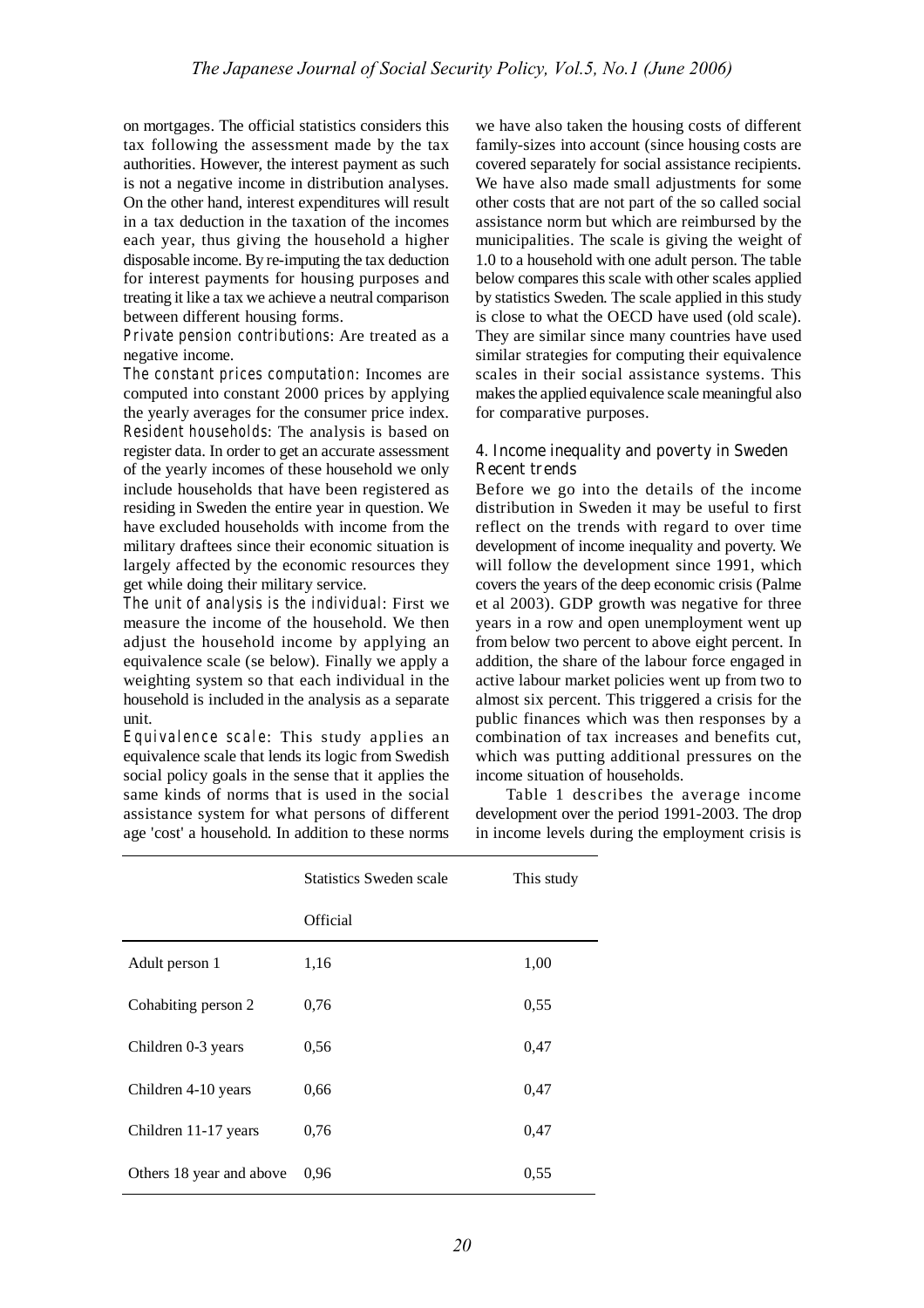|                                     | 1991  | 1992  | 1993  | 1994  | 1995  | 1996  | 1997  | 1998  | 1999  | 2000  | 2001 | 2002 | 2003  |
|-------------------------------------|-------|-------|-------|-------|-------|-------|-------|-------|-------|-------|------|------|-------|
| Average disposable<br><b>Income</b> | 138   | 135   | 131   | 136   | 126   | 128   | 134   | 136   | 145   | 160   | 157  | 163  | 162   |
| Gini coefficient                    | 0.219 | 0.217 | 0.214 | 0.242 | 0.216 | 0.225 | 0.246 | 0.238 | 0.251 | 0.279 | 0.25 | 0.25 | 0.247 |
| Poverty rate                        |       | 2.8   | 2.6   | 2.7   | 2.7   |       |       | 3.1   | 3.5   | 4.1   | 4.4  | 4.4  | 4.2   |

**Table 1. The development of average disposable income, Gini coefficient and poverty rates (income below 50 % of median). Equivalised disposable income, with capital gains included.**

Note: Figures for 1992 have been estimated from surveys with other household definitions (cf. Fritzell 2001).

remarkable. The average levels are recovered only towards the end of the decade. The vast majority of the households was affected by the both the downturn and the upturn. In decile terms, the lower nine deciles were affected by the downturn and all deciles have been included in the upturn. There are two forces behind the increase in average income levels. One is the increase in capital gains, affecting only the top income decile and showing large yearly fluctuations during the observation period. The other is the increase in hourly earnings, which has been recorded for all occupational groups. The latter effect has however been dampened by the continued high unemployment (by Swedish standards) and the modest improvements in hours worked.

Table 1 also shows the development of the Gini coefficient from 1991 to 2003 for the definition of disposable income with capital gains included. We can see that inequality has grown over time. The yearly fluctuations are strong with peaks in 1994 and 2000. This is partly driven by changes in the tax system affecting the timing of when household realise their capital gains. It should also be noted that in the comparative studies capital gains are usually not included, which is relevant for any judgement about the level and increases of income inequality in Sweden. Income inequality as measured by the Gini coefficient peaked in the year 2000 when it reached 0.279, where after it has decrease and stabilised around 0.250. 1 This is still a low level by international comparison which few countries can match. The Gini coefficient recorded for the household income distribution in Japan has evidently reached substantially higher levels (cf. Mira d'Ercole in this volume).

The second aspect of income inequality that we will study over time is labelled as the 'poverty rate' as in most comparative studies and here we have used that standard procedure of a head count ratio of the individual with incomes below 50 percent of the median income. Table 1 thus reports the poverty rates with the 50 percent limit. There is really very small change overtime, which is surprising given the deep economic crisis and high unemployment. It is only in 1999 that we see an increase in this poverty indicator, which is also somewhat surprising since the increase in employment also among vulnerable groups starts to improve in that year. In an international perspective, poverty rates in Sweden remain among the lowest and much lower than in Japan (Mira d'Ercole in this volume).

The conclusion for the subsequent analysis is thus that the income inequalities tend to be higher in 2003 than in the early 1990s. The increase is substantial even if levels of poverty and inequality have stabilised over the most recent years. By international standards income differences are still modest.2 Here the Swedish experience is different from that of Japan where inequalities have increased to such an extent that it has become more unequal than the OECD average (Mira d'Ercole in this volume).

## **Structure of inc ome dist ribution and redistribution in 2003**

In this section we will turn to more specific aspects of the Swedish income distribution for the most recent year we have data for, i.e. 2003. Table 2 gives the income levels for different percentiles and also some indicators about the differences in incomes levels. It is obvious from these simple statistics that the differences in income levels are substantial. The lowest decile has less than two thirds the median income level, for example, and the top decile has disposable income levels that are almost 275 percent higher than the bottom decile and as much as 170 percent of the median income. Nevertheless, the differences are modest by international comparison also when we use these indicators.

Table 3 gives us information about income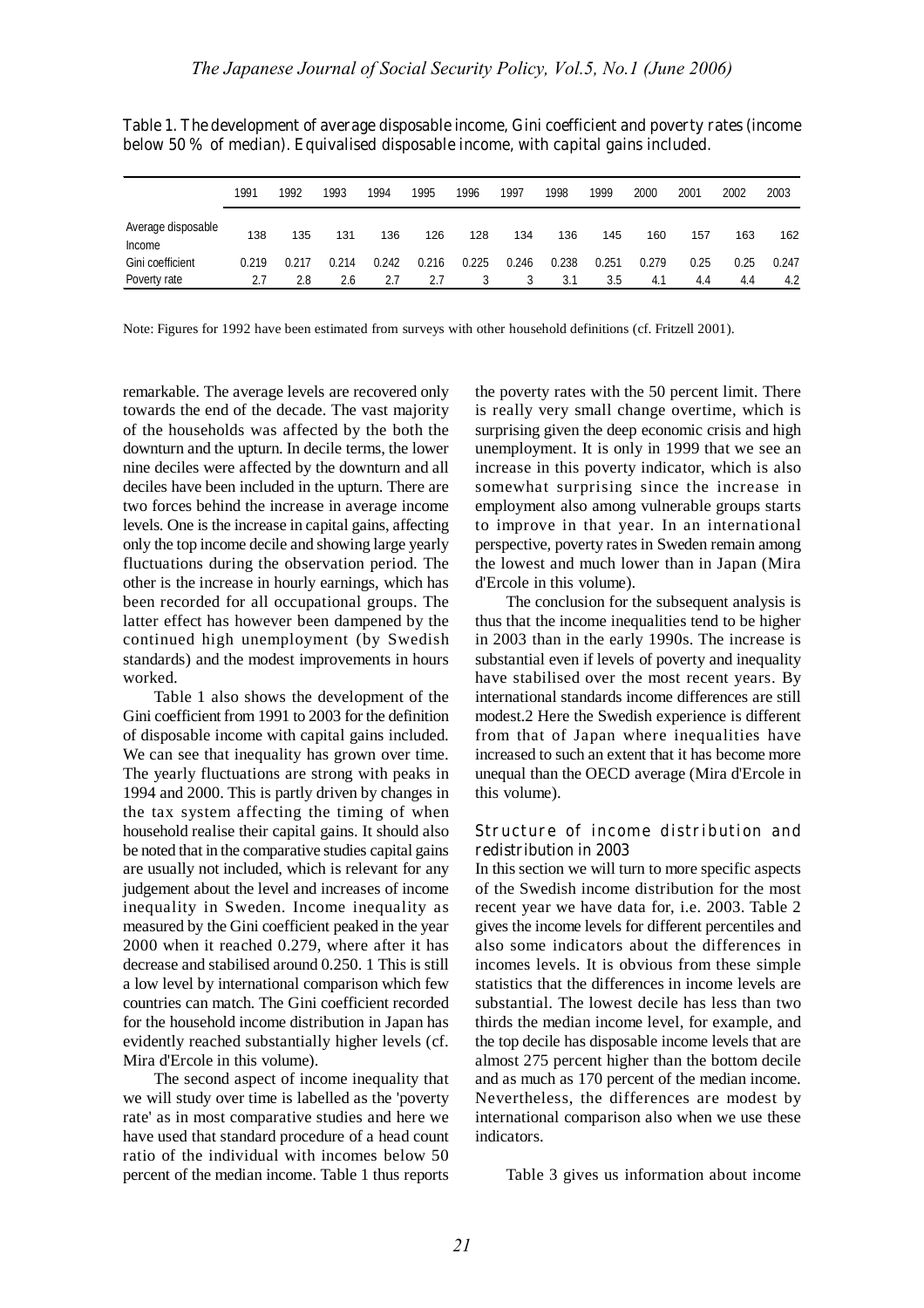| P05             | 78.3  |  |
|-----------------|-------|--|
| P <sub>10</sub> | 91.2  |  |
| P <sub>25</sub> | 113.0 |  |
| P <sub>50</sub> | 145.8 |  |
| P75             | 193.6 |  |
| P90             | 249.1 |  |
| P95             | 295.4 |  |
| Average         | 161.9 |  |
| P10/P50         | 62.5  |  |
| P90/P50         | 170.8 |  |
| P90/P10         | 273.1 |  |
|                 |       |  |

**Table 2. Income for different percentiles**

**Table 3. Income by life cycle category. Including capital gains.**

|                          |                       | zuus  |
|--------------------------|-----------------------|-------|
| Single without children  | 18-29                 | 118.0 |
| Single without children  | $30-49$               | 155.0 |
| Single without children  | 50-64                 | 154.0 |
| Single without children  | 65-75                 | 119.7 |
| Single without children  | $75-$                 | 105.4 |
| Single without children  | 18-64                 | 142.3 |
| Single without children  | 65-                   | 109.4 |
| Single without children  | $18 -$                | 127.8 |
| Single with children     |                       |       |
|                          |                       |       |
| Children aged 0-19 years | 107.7                 |       |
|                          |                       |       |
| Single with other adult  | 0 children 0-19 years | 135.7 |
|                          |                       |       |
| Couples without children | 18-29 years           | 171.4 |
| Couples without children | $30-49$               | 212.8 |
| Couples without children | 50-64                 | 216.0 |
|                          |                       |       |

levels for different household categories. From these results, it is clear that single headed households tend to have lower disposable (equivalised) incomes than couples. This is true for all age groups and whether or not there are children in the household.Young and old households have lower incomes than middle-aged household. The lowest income levels are found among single parent families and singles aged 75 and above, and both these household types are mostly headed by women. The highest average income levels are found among couples in the age group 50-64 that have no children. Table 3 illustrates that the higher the number of dependent children the lower the income levels will be on average. Over time, the youngest age-group has had a problematic development insofar as average income and poverty

levels are concerned. The poor income development is partly a result of the strongly increased enrolment in tertiary education but is also a consequence of a long-term trend signified by increased difficulties for young persons to get established on the labour market. This development is common to Japan and Sweden. This is also true for the declining poverty rates among old people (Mira d'Ercole in this volume).

 $0000$ 

Turning now to the redistributive effects of the taxes and transfers, we can observe in Table 4 that the 'original' income distribution is much more unequally distributed than that of the disposable income. We can follow how the Gini coefficient declines as we take social insurance benefits, taxes paid, and other (non-taxable) transfers into account. In relative terms the redistributive effect is large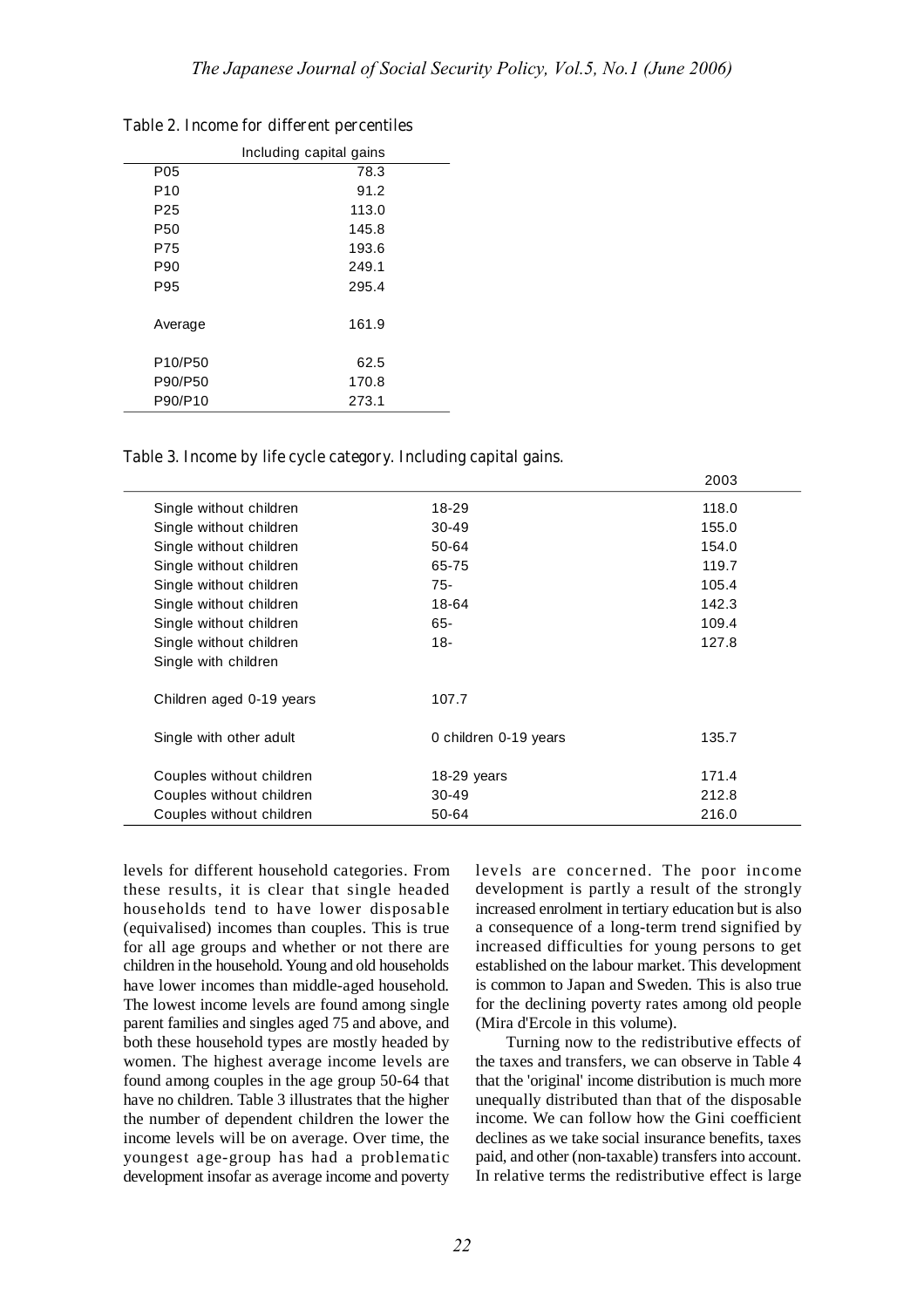when it comes to social insurance benefits, while the redistributive effect of other transfers is more modest. Taxes accounts for a further decline in the Gini coefficient. Especially the latter two effects stand in contrast to the Japanese development (Mira d'Ercole in this volume). The stepwise procedure applied in this table and next is to some extent dependent on the order in which order we account for the various income sources and on what income concept we sort household. I would argue that there are good arguments for following the approach taken in this article and that the results are not particularly sensitive to the kind of method applied.

**Table 4. Absolute and percentage changes in the Gini coefficient: stepwise changes by addition of different transfers and taxes in 2003.**

|                                      | 2003  |
|--------------------------------------|-------|
| Gini-coefficient                     |       |
| $A = Factor$ income                  | 0.468 |
| $B = A + Social insurance etc.$      | 0.309 |
| $C = B - Tax etc.$                   | 0.288 |
| $D = C + Non-taxable transfers etc.$ | 0.247 |
| Reduction in percent                 |       |
| Social insurance etc.                | 32.5  |
| Tax etc.                             | 7.5   |
| Transfers etc.                       | 15.0  |
| Total                                | 46.9  |

Notes:

 $A = Factor income = income of earnings and capital$ 

 $B = A + social$  insurance and other taxable transfers

 $C = B$  - taxes and other negative transfers

 $D = C +$  non-taxable benefits = disposable income

Table 5 provides further information about the distributive profile of different income sources and how they stepwise are affecting the overall distribution of income. The Gini coefficient for earnings is 0.465 which is fairly similar to the one reported for factor income in Table 4. Capital income is evenly more unequally distributed and thus contributes to an increased variation in factor income, what is sometimes labelled as 'market income'. When we turn to the various redistributive elements, Table 5 illustrates that pensions are not only more evenly distributed than earnings but also important for reducing overall inequality. Other social insurance benefits are also distributed more equally but do not reduce inequalities as much pensions due to the smaller volume of the former kind of benefits. The results with regard to taxes is roughly the same as in Table 4, the small difference following from the more fine grained analysis and separation of 'other negative transfers' from taxes in general (see below). It is interesting to note that the universal transfers are more important than selective benefits for reducing income inequalities in Sweden. This is relevant for understanding the merits of the Swedish strategy of redistribution with little emphasis on targeted benefits but strong reliance on social insurance and universal benefits. Finally, other negative transfers (primarily pension contributions) favour higher income households and thus increase the Gini coefficient a little.

| Table 5. Decomposition of income inequality     |  |
|-------------------------------------------------|--|
| (incl. capital gains) by income source in 2003. |  |

|                          | 2003      |                       |  |
|--------------------------|-----------|-----------------------|--|
|                          |           | Gini for Contribution |  |
|                          | different | to Gini-              |  |
|                          | income    | coefficient,          |  |
|                          | sources   | stepwise              |  |
|                          | analysis  |                       |  |
| Earnings                 | 0.465     |                       |  |
| Capital                  | 0.468     | -0.6                  |  |
| Pensions                 | 0.343     | 26.7                  |  |
| Other social insurance   | 0.309     | 9.9                   |  |
| Taxes etc                | 0.288     | 6.8                   |  |
| Universal transfers      | 0.257     | 10.8                  |  |
| Selective benefits       | 0.245     | 4.7                   |  |
| Other negative transfers | 0.247     | -0.8                  |  |

In this context, we can observe that the benefits aimed at horizontal redistribution, pensions and universal transfers (mainly child benefit), play an important role for reducing overall inequality. Moreover, social insurance benefits play an important role for lowering inequality in Sweden via 'risk redistribution'.

Here it also appears warranted to point to some important differences between Japan and Sweden in terms of the distribution of earnings. Whereas the Japanese labour market is strongly segmented, or even dual, with large differences between sectors, the Swedish labour market is less segmented and strongly unionized. Even if there is no official minimum wage, the unions have negotiated high levels for the lowest paid, which mean that a full time employed person will earn incomes above the poverty line used in the present study. The changes in the distribution of hourly earnings have by and large been restricted to two features (Palme et al 2003). One is that the public sector is lagging behind the private sector. The other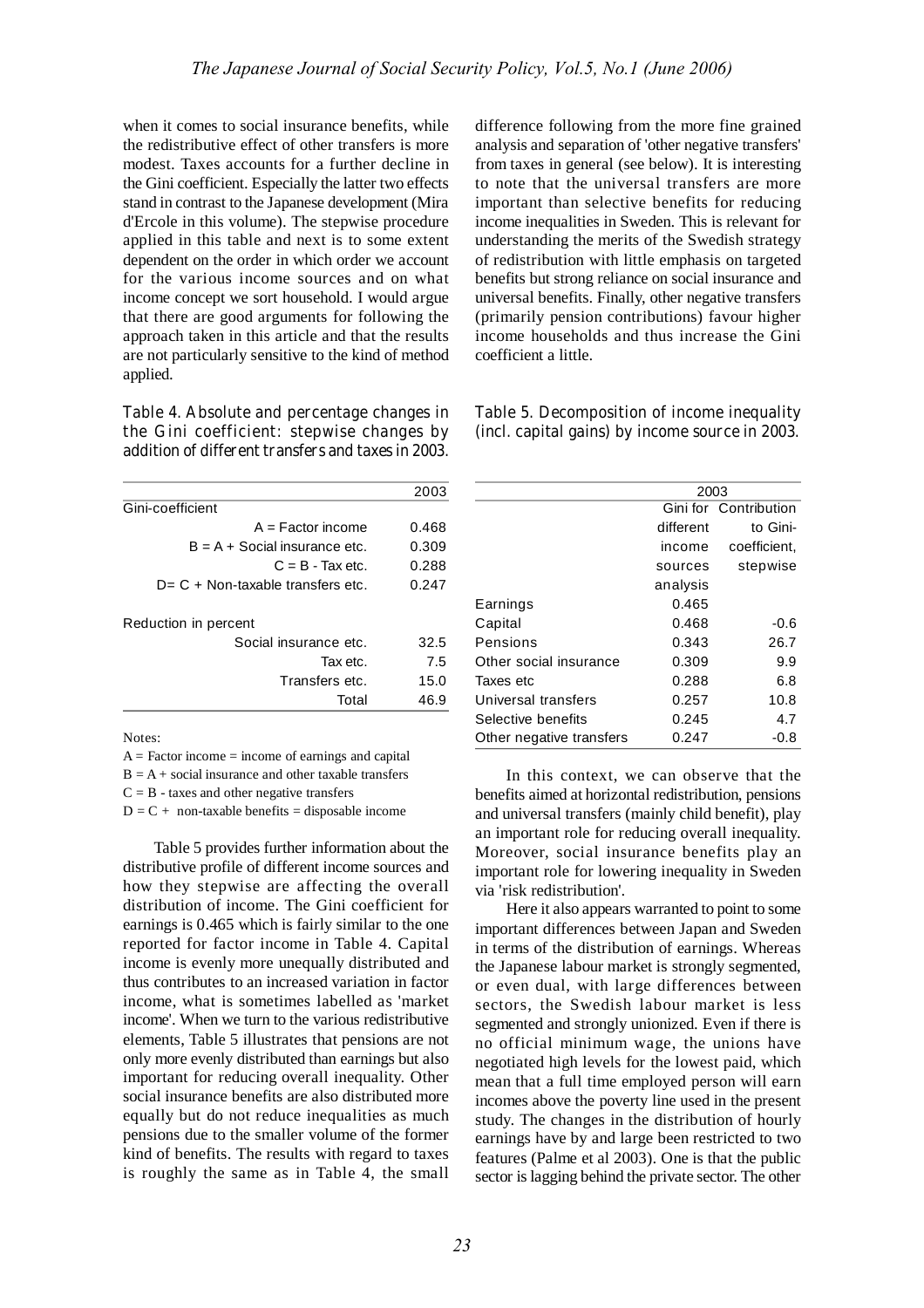is that the wage premium paid to those in management positions have increased sharply in both public and private sectors. Japan appears to have more of a 'low-earnings problem' contributing to increased poverty, whereas Sweden's poverty problem is linked to a 'no-earnings problems' for an increased number of households (cf. Mira d'Ercole in this volume).

### **5. Discussion: policy changes**

We have in this article outlined the Swedish strategy of redistribution and some of the basic features of income distribution and redistribution among Swedish households. The redistributive strategy is based on a combination of social insurance and universal benefits complemented by targeted benefits. This is implying a strong middle class inclusion in the system of social protection and a majority of the population being both contributors and benefactors of the system of social protection. The system is also implying high levels of taxation. For this and other reasons, it appears warranted to examine changes in the system in order to clarify the sustainability of the system, both politically and economically.

With regard to income redistribution policy, the 1990s were divided into three phases: (i) the big tax reform, (ii) crisis management and (iii) recovery (Palme et al 2003). The first phase meant a shift in terms of redistribution fromthe tax system to the transfer system, with less progressivity in the tax systems and higher volumes of benefit spending. With regard to the total redistributive effect it remained by and large the same. The second phase meant both benefit cuts and tax increases. Since there were a little more of cuts the redistributive effect of the rules was decreased somewhat. The third phase meant tax cuts and benefit increases, which meant only small changes in terms of increased redistribution.

When we turn to the changes in the first years of the 2000s, we can see that the developments of the 'recovery period' of the 1990s have continued (Ministry of Finance 2001, 2005). This has included some increased tax deductions as well as stepwise improvements of the unemployment benefit system and increased child benefits. In should also be pointed out that 2003 is the first year for the reformed old-age pension system. No pensioner will get a lower benefit or disposable income (the first year). The minimum pension, now labelled the guaranteed pension, is increased but also made taxable. In municipalities with lower tax levels than the top level this implies improved basic benefits.

When we go beyond the observation period for the present article we can note tax allowances were extended in 2005 by an increase in the allowance for pension contributions to the statutory system as well as an increase of the basic allowance for low and middle income earners (Ministry of Finance 2005). The indexing of the income level when central state income tax starting to be paid was only 1 % in 2005. In 2005, the level at which wealth tax was levied also increased substantially. In addition to that, the inheritance and gift taxes have been abolished starting in 2005. Increases in minimum parental leave benefits included two steps and the income ceiling for benefit purposes has been increased. In 2006, there was also a subsequent increase of the ceiling for benefit purposes in the sickness cash benefit program. In the budget of 2006, the government further increased public spending on families with children in the form of higher child supplements for students, higher housing allowances, higher advance maintenance allowance, and an introduction of a supplement the second child.

Even if it is somehow outside the focus of the present article, there are changes in the social services that deserve to be mentioned. They illustrate how Sweden has dealt with the dilemmas of middle class inclusion in the redistributive social policy system, but also because the social service sector indirectly affects the income distribution. We have in recent years seen the introduction of maximum ceilings for user charges in child care services as well as for user fees in elderly care. The designs of the ceilings are different, however. When it comes to these ceilings it can be helpful to put this into context. The aim of introducing maximum ceilings for child-care costs was not driven by a concern about the incomes of high-income families with children but rather about the situation for lowincome families. One concern was that the size of the fees threatened to deter low-income families to use this heavily subsidised service or to exclude them from too costly child care service centres. Another concern was about the high and increasing marginal effects (poverty traps) facing especially lone-parent families by the combined effect of income-related fees to child-care and incomestested housing allowances. The deterioration of the economic situation of lone-parent families in the 1990ies had been a result of decreased earnings (not benefits). The motive in elderly care was slightly different. The concern was partly with the fact that the relatives of institutionalised elderly persons could be undermined by very high user charges. Also, the threat of high user charges had triggered preventive strategies on the behalf of household who were likely to face high fees (they passed on wealth to relatives etc.).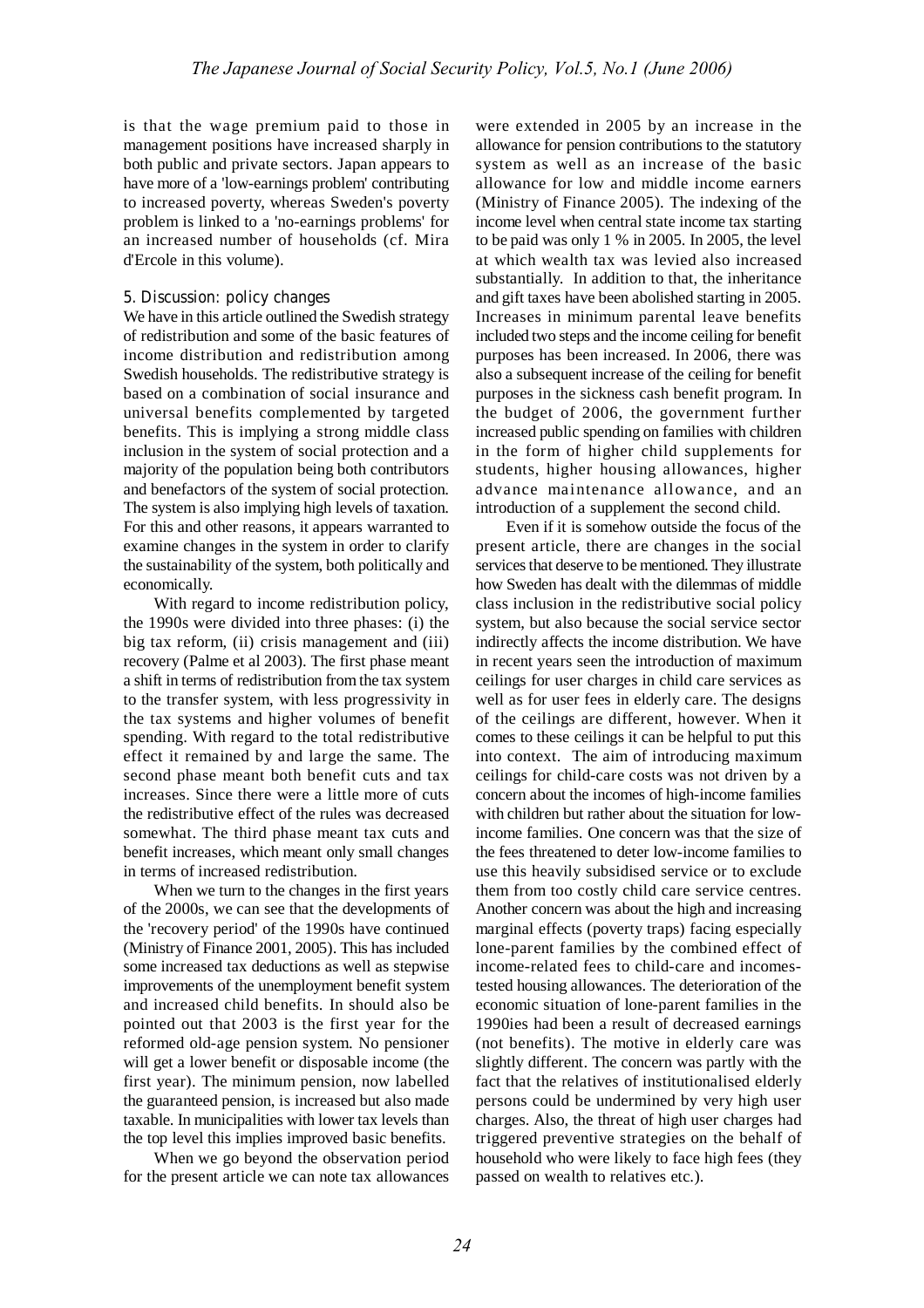Another important area is active labour market policy where the new policies towards long-term unemployed are likely to have had positive effects for this category. Moreover, special programs in the active labour market policy, targeted at youth unemployment significantly lowered open youth unemployment in 2003 and 2004. Yet in the election year of 2006, continued high youth unemployment, the failure of the government to reach the defined goal of lowering long term social assistance recipiency, the low labour force participation of immigrant groups and the high marginal effects on labour supply for single parents, to some extent undermine the political sustainability of the system.

We may hence conclude that the various policy changes that have taken place since 1990 have not changed the Swedish redistributive strategy fundamentally. We can, on the contrary, find several examples of changes that have been aimed at reinforcing the strategy. This is not least true when it comes to the post-crisis development and includes increased spending on universal benefits for families with children as well as various measures aimed at including the middle class in both social insurance and social services. Yet we can also observe difficulties connected to the use of the tax system for redistributive purposes which are linked to the fact that the overall level of taxation is linked to problems of high marginal tax rates (Sjoberg 2005). There has thus been a shift from taxes to transfers in terms of redistributive effects. The overall redistributive impact of the tax/transfer system has remained largely intact, however.

#### **References:**

- Erikson, R. 1993. 'Descriptions of Inequality: The Swedish Approach to Welfare research', Pp. 67-83 in M. Nussbaum and A. Sen (eds.) *The Quality of Life*. Oxford: Clarendon Press.
- Esping-Andersen, G. (1990) *The Three Worlds of Welfare Capitalism*. Cambridge: Polity Press.
- Ferrarini, T. 2003. *Parental Leave Institutions in Eighteen Post-War Welfare States*. Doctoral Dissertation Series, No. 58, Swedish Institute for Social Research, Stockholm University, Stockholm.
- Ferrarini, T. and K. Forssén. 2005. 'Family Policy and cross-national patterns of poverty '. Pp. 118-146 in J. Palme and O. Kangas (eds.), *Social Policy and Economic Development in the Nordic Countries*. Basingstoke: Palgrave.
- Fritzell, J. 2001. 'Inkomstfördelningens trender under 1990-talet' (Income distributions trends in the 1990s), in J. Fritzell and J. Palme (eds.), *Välfärdens finansiering och fördelning (The*

*Financing and Distribution of Welfare*.). Swedish Government Official Report (SOU) 2000:57. Anthology from the Welfare Commission Stockholm: Fritzes.

- Kangas, O. and J. Palme. 2000. 'Does Social Policy Matter? Poverty Cycles in the OECD Countries.' *International Journal of Health Services* 30:335--52.
- Kangas, O. and V. M. Riitakallio. 2000. 'Social Policy or Structure? Income transfers,sociodemographic factors in the Nordic Countries and France.' Pp. 513-40 in B. Palier and D. Bouget (eds.) *Comparing Welfare Systems in the Nordic Countries and France*. Vol. 4. Paris: MIRE.
- Korpi, W. and J. Palme. 1998 'The Paradox of Redistribution and Strategies of Equality: Welfare State Institutions, Inequality and Poverty in the Western Countries,' *American Sociological Review* 63:661-87.
- Korpi, W. and J. Palme. 2003 'New Politics and Class Politics in the Context of Austerity and Globalization: Welfare State Regress in 18 Countries 1975-1995,' *American Political Science Review* 97:426-46.
- Korpi, W. and J. Palme. 2004. 'Robin Hood, St Matthew, or simple egalitarianism?: Strategies of equality in welfare states'. Pp. 153-179 in Kennet, P. (ed.), *A Handbook of Comparative Social Policy*. Cheltenham: Edward Elgar.
- Le Grand, J. 1982. *The Strategy of Equality: Redistribution and the Social Services*. London: George Allen & Unwin Ltd.
- Ministry of Finance. 2001. PROP. 2000/2001 Bilaga 4 Fördelningspolitisk redogörelse.
- Ministry of Finance. 2005. PROP. 2004/2005 Bilaga 3 Fördelningspolitisk redogörelse.
- Mitchell, D., A. Harding and F. Gruen. 1994. 'Targeting Welfare.' *The Economic Record* 70:315-40.
- Montanari I. 2004. 'Gendered Work and Gendered Citizenship'. Pp. 70-90 in N. Maruo, A. Björklund and C. le Grand (eds.), *Welfare Policy and Labour Markets. Transformations of the Japanese and Swedish Models for the 21st Century*. Stockholm: Almqvist & Wiksell.
- Nelson, K. 2003. *Fighting Poverty: Comparative Studies on Social Insurance, Means-tested Benefits and Income Redistribution*. Doctoral Dissertation Series, No. 60, Swedish Institute for Social Research, Stockholm University, Stockholm.
- Palme, J. 2000. The Nordic model and the modernisation of social protection in Europe. Copenhagen: Nordic Council of Ministers.
- Palme, J., Å. Bergmark, O. Bäckman, F. Estrada,